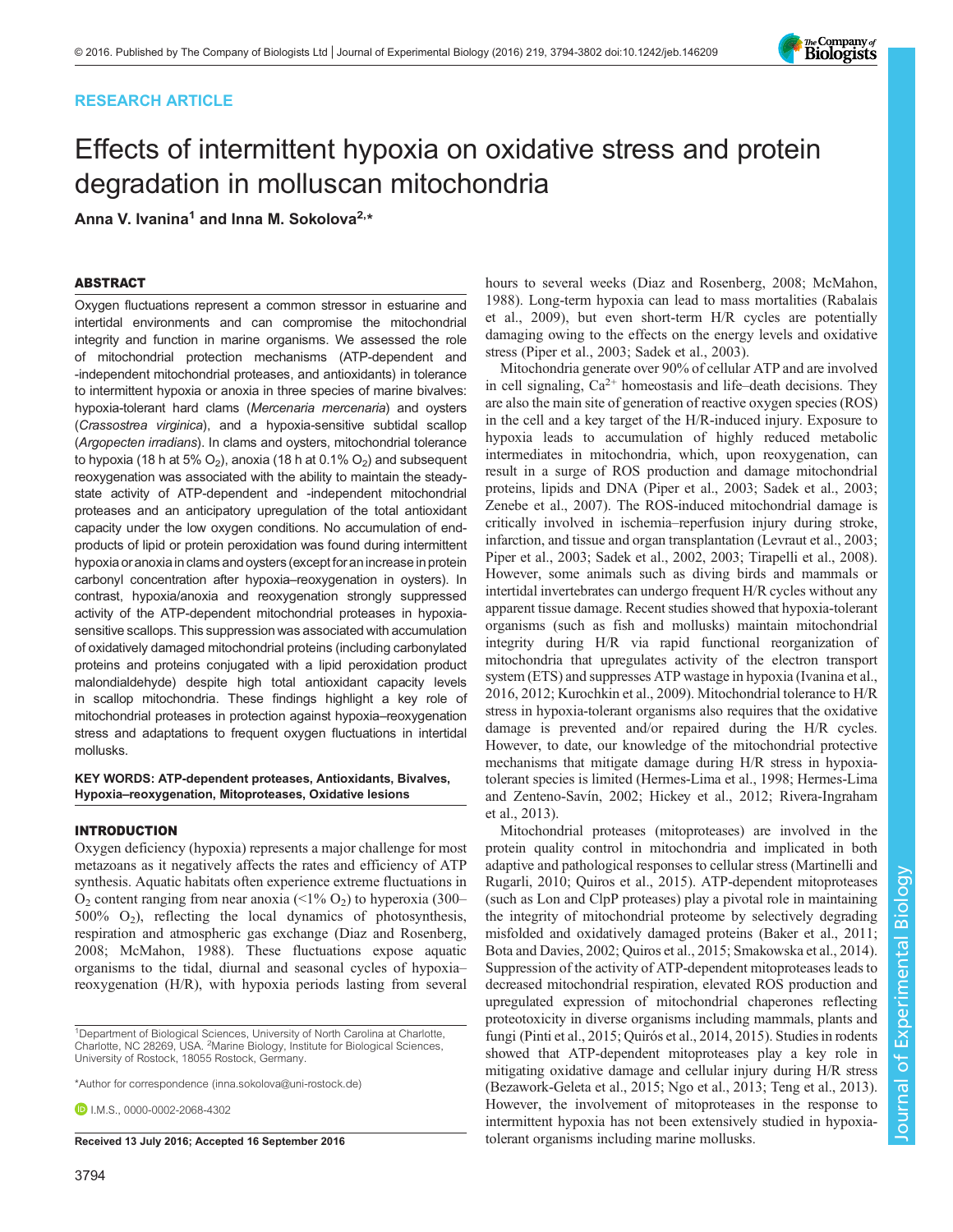|              | <b>List of symbols and abbreviations</b> |  |
|--------------|------------------------------------------|--|
| A/R          | anoxia-reoxygenation                     |  |
| ASW          | artificial seawater                      |  |
| <b>DNPH</b>  | 2,4-dinitrophenyl hydrazine              |  |
| <b>FTS</b>   | electron transport system                |  |
| FITC.        | fluorescein isothiocyanate               |  |
| <b>HNF</b>   | 4-hydroxynonenal                         |  |
| H/R          | hypoxia-reoxygenation                    |  |
| <b>HSP60</b> | heat shock protein 60                    |  |
| <b>MDA</b>   | malondialdehyde                          |  |
| <b>PRS</b>   | phosphate-buffered saline                |  |
| <b>ROS</b>   | reactive oxygen species                  |  |
| <b>TAOC</b>  | total antioxidant capacity               |  |
|              |                                          |  |

The goal of the present study was to determine the effects of intermittent hypoxia on mitochondrial oxidative stress and activity of mitoproteases in marine bivalves with different degree of hypoxia tolerance. Three common Western Atlantic species were used: the bay scallop, Argopecten irradians (Lamarck 1819), the eastern oyster, Crassostrea virginica Gmelin 1791, and the hard clam, Mercenaria mercenaria Linnaeus 1758. Argopecten irradians is a subtidal species whose distribution is confined to well-oxygenated seagrass beds ([Hernández Cordero et al., 2012\)](#page-7-0). It cannot tolerate prolonged hypoxia and experiences mass mortalities after only hours of oxygen deprivation ([Ivanina et al., 2016](#page-7-0)). In contrast, oysters and clams are intertidal species that are regularly exposed to intermitted hypoxia because of the tidal cycles and can survive days to weeks without oxygen, depending on the environmental temperature [\(Kennedy et al., 1996](#page-7-0); [Kraeuter and Castagna, 2001\)](#page-7-0). We hypothesized that activities of mitoproteases (especially the ATP-dependent proteases involved in the degradation of oxidatively damaged proteins) and antioxidants will be more strongly induced during H/R stress in hypoxia-tolerant intertidal species (oysters and clams) compared with scallops, rendering protection from ROSinduced injury. To test this, we measured activities of ATPdependent and -independent mitoproteases and total antioxidant capacity (TAOC) in mitochondria of scallops, oysters and clams exposed to hypoxia or near-anoxia (18 h at  $\sim$ 5% or <0.1% O<sub>2</sub>, respectively) followed by 1 h of recovery. We also tested a hypothesis that higher induction of mitoproteases and/or TAOC will be associated with the reduced levels of oxidative lesions to mitochondrial proteins and lipids, measured by the levels of carbonylated proteins, end-products of lipid peroxidation [malondialdehyde (MDA) and 4-hydroxynonenal (HNE)], and the degree of inactivation of a ROS-sensitive mitochondrial enzyme aconitase. Levels of a mitochondrial chaperone, HSP60, were measured to assess the unfolded protein response during H/R stress. This study provides insights into the involvement of mitochondrial proteolysis and antioxidant defense in the maintenance of mitochondrial integrity during H/R stress and the potential role of these mechanisms in exceptional hypoxia tolerance of animal extremophiles such as the intertidal mollusks.

## MATERIALS AND METHODS

#### Animal maintenance

Scallops, oysters and clams were obtained from local suppliers (Inland Seafood, Charlotte, NC, USA, for clams and oysters and UNC Wilmington's Shellfish Research Hatchery, Wilmington, NC, USA, for scallops). Mollusks were kept in tanks with artificial seawater (ASW) (Instant Ocean, Kent Marine, Acworth, GA, USA) at  $20\pm1\degree C$  and a salinity of  $30\pm1$  PSU. Mollusks were fed *ad libitum* 

with a commercial algal blend containing Nannochloropsis oculata, Phaeodactylum tricornutum and Chlorella spp. (DT's Live Marine Phytoplankton, Sycamore, IL, USA). Because of the differences in the metabolic rates and food demand between the species, oysters and clams were fed every other day and scallops every day. At each feeding, 2–3 ml of the algal blend were added per tank containing 20–25 animals.

Two levels of hypoxic exposures were used: near-anoxia (0.04–  $0.1\%$  O<sub>2</sub>, later referred to as anoxia) and hypoxia (5% O<sub>2</sub>). Mollusks were placed in plastic trays with lids (five animals per 5 liters of ASW) containing water pre-equilibrated either with nitrogen or with a gas mixture containing 5%  $O_2$ , 0.04%  $CO_2$  and balance of nitrogen (Robert Oxygen, Charlotte, NC, USA) to achieve anoxia and hypoxia, respectively. Mollusks were maintained under the anoxic or hypoxic conditions for 18 h with continuous bubbling of the respective gases to maintain target  $O<sub>2</sub>$  levels. All exposures were conducted at  $20 \pm 1$ °C. After exposures, animals were placed into well-aerated ASW to recover for 1 h. Control animals were maintained under normoxic conditions  $(21\% \text{ O}_2)$  for the duration of the experiment. Exposure to anoxia (18 h) led to 47% mortality in scallops but caused no mortality in clams or oysters. No mortality was observed during hypoxic exposure in any of the studied species. Mitochondrial isolations were conducted in animals maintained in normoxia (controls), at the end of the 18 h exposure to anoxia or hypoxia, or after 1 h of recovery.

#### Mitochondrial isolation

Mitochondria were isolated from gills of clams, oysters and scallops using a method modified from [Sokolova \(2004\)](#page-7-0). Gills are the main organ of gas exchange in bivalves and are exposed to H/R cycles. For each mitochondrial isolation, gill tissues from two bivalves were pooled. Pooled gills (2–4 g) were placed in ice-cold buffer containing 300 mmol  $l^{-1}$  sucrose, 50 mmol  $l^{-1}$  KCl, 50 mmol  $l^{-1}$ NaCl, 8 mmol  $l^{-1}$  EGTA and 30 mmol  $l^{-1}$  Hepes, pH 7.5, 5 mmol  $l^{-1}$  sodium citrate, 0.5 mmol  $l^{-1}$  DTT and 0.1% βmercaptoethanol. Tissues were homogenized with several passes of a Potter–Elvenhjem homogenizer and a loosely fitting Teflon pestle at 200 rpm. The homogenate was centrifuged at 2000  $g$  for 8 min to remove cell debris, and the supernatant was centrifuged at  $8500 g$  for 8 min to obtain a mitochondrial pellet. The mitochondrial pellet was resuspended in a buffer containing 30 mmol l<sup>-1</sup> Hepes, pH 7.4, 10 mmol l<sup>-1</sup> KH<sub>2</sub>PO<sub>4</sub>, 1 mmol l<sup>-1</sup> MgCl2, 150 mmol l<sup>−</sup><sup>1</sup> NaCl, 150 mmol l−<sup>1</sup> KCl, 50 mmol l−<sup>1</sup> sucrose, 100 mmol l<sup>−1</sup> mannitol, 5 mmol l<sup>−1</sup> sodium citrate, 0.5 mmol l−<sup>1</sup> DTT and 0.1% β-mercaptoethanol, centrifuged again at 8500 g for 8 min and resuspended in 1 ml of assay buffer containing 30 mmol l<sup>−1</sup> Hepes, pH 7.4, 10 mmol l<sup>−1</sup> KH<sub>2</sub>PO<sub>4</sub>, 1 mmol l<sup>−1</sup> MgCl<sub>2</sub>, 150 mmol l<sup>−1</sup> NaCl, 150 mmol l<sup>−1</sup> KCl, 200 mmol l<sup>−1</sup> sucrose and 250 mmol l<sup>−1</sup> mannitol. Protein concentrations in isolated mitochondria (treated with 0.1% Triton X-100 to solubilize mitochondrial membranes) were measured using the Bio-Rad protein assay (Bio-Rad Laboratories, Hercules, CA, USA).

# Measurement of the proteolytic activity

Proteolytic activity was determined as a rate of degradation of fluorescein isothiocyanate (FITC)-conjugated casein (Life Technology Corporation, Grand Island, NY, USA). To distinguish between ATP-dependent and -independent mitoproteases, proteolytic activity of mitochondrial extract was assessed in the presence and absence of ATP as described elsewhere ([Bulteau et al.,](#page-7-0) [2005\)](#page-7-0). It is worth noting that this approach measures the total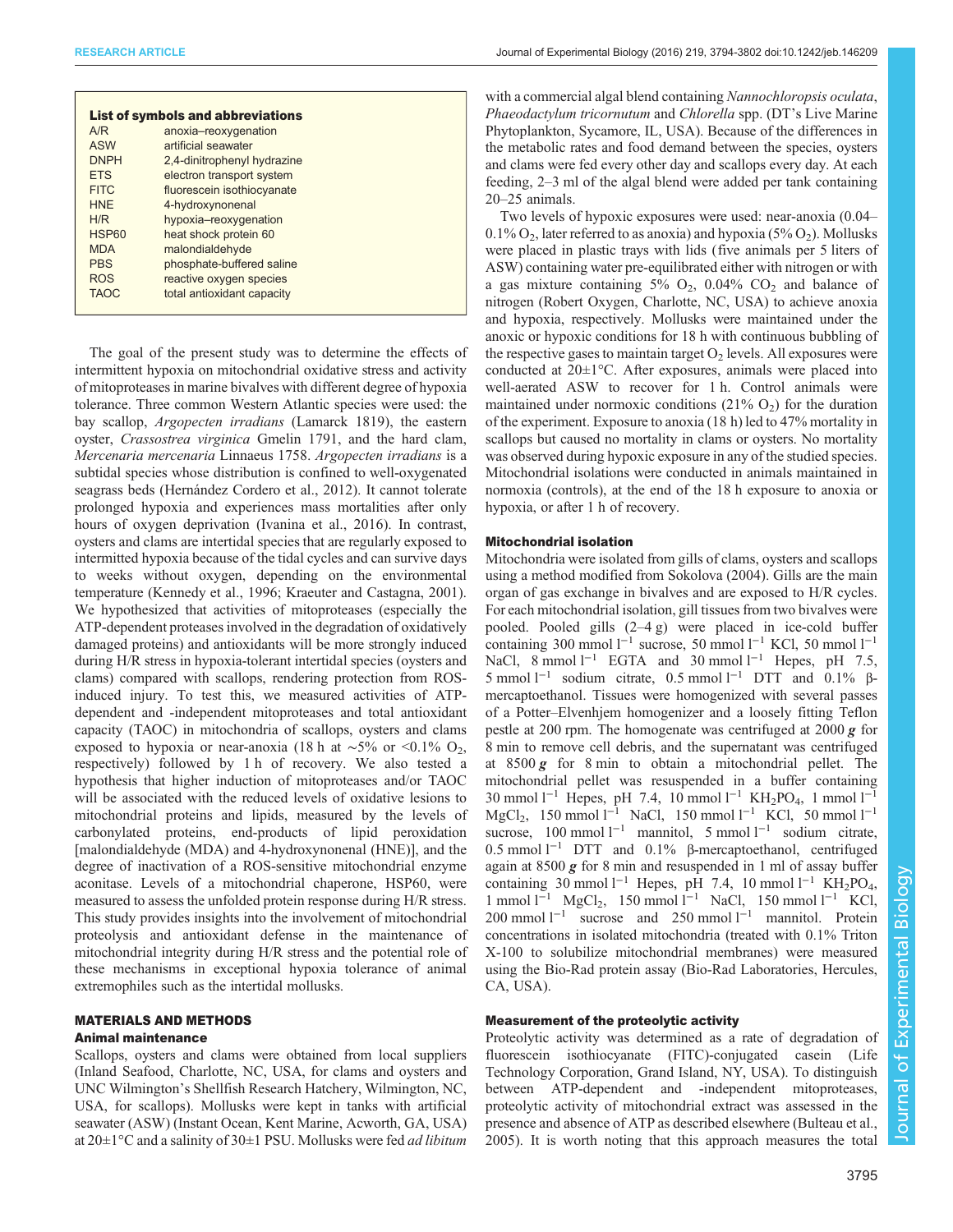activity of ATP-dependent and -independent mitoproteases and does not distinguish between individual proteases within each of these broad functional groups. Freshly isolated mitochondria were diluted to 0.5 mg ml−<sup>1</sup> in an assay buffer containing 10 mmol l−<sup>1</sup> MgCl<sub>2</sub>, 1 mmol l<sup>-1</sup> DTT, 0.05% Triton X-100 and 50 mmol l<sup>-1</sup> Tris, pH 7.9. Proteolytic activity was measured at 20°C in the presence or absence of 8 mmol  $1^{-1}$  ATP to distinguish between the activities of ATP-dependent and -independent proteases ([Bulteau](#page-7-0) [et al., 2005](#page-7-0)). After 30 min incubation, a 20 µl aliquot was taken, and proteins (including the undigested FITC-casein substrate) were precipitated with 10% (w/v) trichloracetic acid. Samples were centrifuged at 15,000 g for 30 min at  $+4$ °C. The supernatant containing the peptide fragments was neutralized by addition of 100 µl of 2 mol l−<sup>1</sup> potassium borate ( pH 10). Amount of the fluorescent peptide fragments was determined by a fluorescent plate reader (CytoFluor Series 4000, Framingham, MA, USA) at excitation and emission wavelengths of 495 and 515 nm, respectively.

## Total antioxidant capacity

Isolated mitochondria were diluted with ice-cold phosphatebuffered saline (PBS) to a final concentration of  $1 \text{ mg } 1^{-1}$  of protein. TAOC was measured using a colorimetric microplate assay for total antioxidant power (Oxford Biomedical Research, Oxford, MI, USA) following the manufacturer's protocol. TAOC was expressed as  $Cu^{2+}$ -reducing equivalents calibrated against a Trolox standard and normalized for the protein content of the sample.

#### Aconitase activity

Aconitase activity was measured spectrophotometrically with a UV-Vis spectrophotometer (VARIAN Cary 50Bio, Cary, NC, USA) using an aconitase-specific NADPH-coupled assay ([Talbot](#page-8-0) [and Brand, 2005\)](#page-8-0). Isolated mitochondria were added to the assay medium containing 30 mmol  $l^{-1}$  Hepes, pH 7.4, 10 mmol  $l^{-1}$ KH<sub>2</sub>PO<sub>4</sub>, 1 mmol l<sup>-1</sup> MgCl<sub>2</sub>, 150 mmol l<sup>-1</sup> NaCl, 150 mmol l<sup>-1</sup> KCl, 200 mmol l−<sup>1</sup> sucrose, 250 mmol l−<sup>1</sup> mannitol, 38.5 mmol l−<sup>1</sup> succinate, 3.25 mmol  $l^{-1}$  citrate, 0.52 mmol  $l^{-1}$  NADP and 0.3 U ml−<sup>1</sup> isocitrate dehydrogenase (IDH) (Sigma-Aldrich, St Louis, MO, USA). Aconitase activity was determined as the rate of increase in the absorbance of NADPH at 340 nm. After recording the background absorbance, mitochondria were solubilized with 2.5% of Triton X-100 to release matrix enzymes. Following the Triton addition, aconitase activity was recorded for 10–15 min. After this, freshly prepared Fe-Cys buffer  $(154 \text{ mmol } 1^{-1}$  Tris, pH 7.4, 10 mmol l<sup>-1</sup> cysteine, 10 mmol l<sup>-1</sup> Fe<sup>2+</sup> as FeSO<sub>4</sub>) was added to the assay in order to reactivate aconitase through substitution of  $Fe^{2+}$  in the enzyme's active center. Activity of reactivated aconitase was measured for an additional 5–10 min. The reactions were linear for the complete span of the measurements. Background-corrected activities of active and total aconitase were calculated from the reaction slopes after the addition of Triton-X and Fe-Cys buffer, respectively, and used to calculate the specific enzyme activities (U  $g^{-1}$  protein) and percent of the active enzyme in the total pool of mitochondrial aconitase.

#### Oxidative lesions

Isolated mitochondria were diluted with ice-cold PBS to a final concentration of 1 mg l−<sup>1</sup> of protein. Proteins conjugated to MDA and HNE were measured as biomarkers of lipid peroxidation using enzyme-linked immunosorbent assays (MDA OxiSelect MDA adduct ELISA Kit and HNE OxiSelect HNE-His adduct ELISA Kit, respectively) according to the manufacturer's protocol (Cell Biolabs, San Diego, CA, USA).

For carbonyl content determination, 100 µl of isolated mitochondria were incubated with 1% (v:v) of streptomycin sulfate for 15 min at room temperature and centrifuged at  $6000 g$ for 10 min to remove nucleic acid contamination. Carbonyl content of extracted proteins was determined using the 2,4-dinitrophenyl hydrazine (DNPH) assay as described elsewhere ([Levine et al.,](#page-7-0) [2000\)](#page-7-0). For each sample, a blank was prepared using 2 mol  $1^{-1}$  HCl instead of DNPH. Proteins in the DNPH-stained samples and HCltreated blanks were precipitated with trichloracetic acid, collected by centrifugation 11,000  $g$  for 3 min, and washed three times in ethanol:ethyl acetate mixture (1:1 v:v). The pellets were dried, dissolved with 6 mol l<sup>-1</sup> guanidine HCl in 20 mmol l<sup>-1</sup> KH<sub>2</sub>PO<sub>4</sub>, pH 2.4, centrifuged at  $11,000 \, \text{g}$  for 5 min, and absorbance of the supernatant was determined at 360 nm. Carbonyl concentrations were calculated using an extinction coefficient of  $\varepsilon$ =22,000 (mol l<sup>-1</sup>)<sup>-1</sup> cm<sup>-1</sup> for DNPH. Protein content of the samples was determined using the Bradford assay (Bio-Rad Laboratories) with BSA standard prepared in 6 mol  $l^{-1}$  guanidine HCL and 20 mmol  $l^{-1}$  KH<sub>2</sub>PO<sub>4</sub> (pH 2.4). Carbonyl content was normalized to the protein concentration of the mitochondria.

# Expression of heat shock protein 60

Expression of heat shock protein 60 (HSP60) was determined in isolated mitochondria by standard immunoblotting. Proteins (20 µg per lane) were loaded onto 10% polyacrylamide gels and run at 72 mA for 2 h at room temperature. The resolved proteins were transferred onto nitrocellulose membrane in 96 mmol l−<sup>1</sup> glycine, 12 mmol l−<sup>1</sup> Tris and 20% methanol (v/v) using a Trans-Blot SD (Bio-Rad Laboratories). Equal loading was verified with Amido Black staining [\(McDonough et al., 2015](#page-7-0)). The membranes were blocked for 1 h with 3% non-fat milk in Tris-buffered saline, pH 7.6, containing 0.1% Tween-20 (TBST). Membrane was probed overnight with a primary monoclonal antibody against HSP60 (SPA-805, Stressgen Bioreagent, Ann Arbor, MI, USA) in TBST with 5% bovine serum albumin at  $+4$ °C. After washing off the primary antibody, membranes were probed with the polyclonal secondary antibody conjugated with horseradish peroxidase (Jackson Immunoresearch, West Grove, PA, USA) and proteins were detected by enhanced chemiluminescence according to the manufacturer's instructions (Pierce, Rockford, IL, USA). Densiometric analysis of the signal was performed by Gel Doc EZ imager and Image Lab 4.1 software (Bio-Rad Laboratories). Each blot included a control sample (the same on all blots) as an internal standard.

# **Statistics**

Because of significant deviations of the data from the normal distribution and/or heteroscedasticity of variances, the effects of oxygen conditions on the mitochondrial traits were analyzed separately for each species using Kruskal–Wallis non-parametric ANOVA and post hoc comparisons as implemented in JMP10 software (SAS Institute, Cary, NC, USA). To determine the speciesspecific differences in the baseline values of the studied mitochondrial traits (except HSP60 expression), a Kruskal–Wallis test was conducted on data for the control (normoxic) animals. The effects of the factor 'species' were not tested for the expression of HSP60 because of the possible species-specific differences in the antibody's affinity to HSP60, which could affect the level of signal. For each experimental group, a total of five to six biological replicates were obtained, each representing a mitochondrial isolate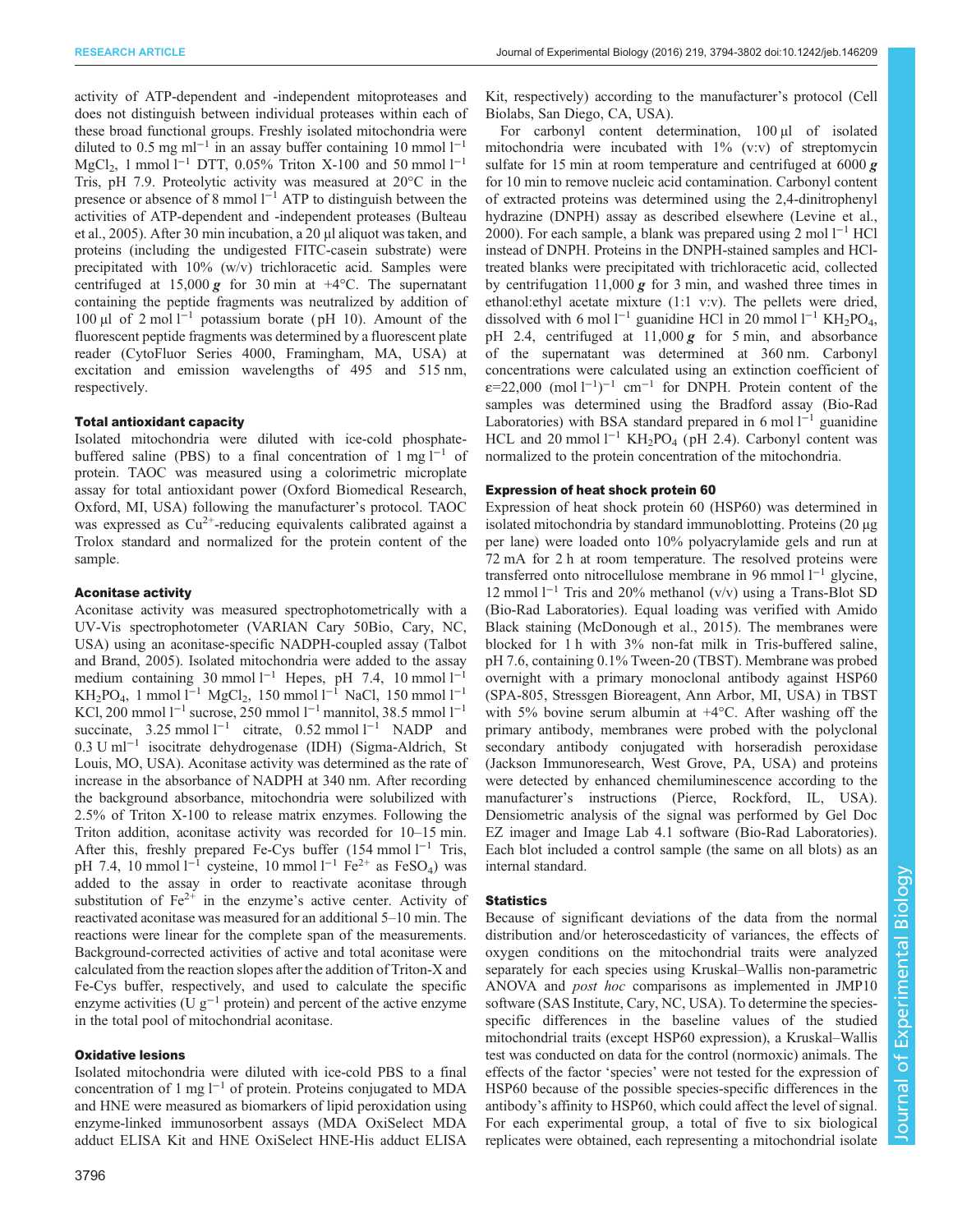<span id="page-3-0"></span>from the pooled tissues of two animals. Effects were considered significant if the probability of Type I error  $(P)$  was less than 0.05. The data are presented as means+s.e.m. unless indicated otherwise.

# RESULTS

# Mitochondrial proteolysis

Baseline activities of ATP-dependent and -independent mitoproteases were similar in mitochondria of oysters and scallops, but significantly higher in the mitochondria of clams (Table 1, [Fig. 1\)](#page-4-0). In scallops, anoxia and hypoxia caused no changes in the activity of ATP-dependent proteases, while post-anoxic and post-hypoxic recovery led to a strong suppression of ATPdependent mitoproteases [\(Fig. 1](#page-4-0)A). In oyster mitochondria, ATPdependent protease activity remained stable in anoxia and post-anoxic reoxygenation ([Fig. 1](#page-4-0)B). Hypoxia suppressed activity of ATP-dependent mitoproteases in oysters, but this activity was restored during post-hypoxic recovery ([Fig. 1](#page-4-0)B). In clams, the activity of ATP-dependent mitoproteases was significantly downregulated in anoxia but remained high (similar to the control levels) during hypoxia as well as during the post-anoxic and posthypoxic recovery [\(Fig. 1C](#page-4-0)).

Activity of ATP-independent mitochondrial proteases was significantly inhibited during anoxia in scallops, returning to control levels after 1 h of post-anoxic recovery [\(Fig. 1D](#page-4-0)). Hypoxia and H/R had no effect on the activity of ATP-independent mitochondrial proteases in scallops. In oysters, activity of ATPindependent mitochondrial proteases increased during anoxia and during post-hypoxic recovery [\(Fig. 1E](#page-4-0)). In clam mitochondria, ATP-independent protease activity was not affected by experimental oxygen levels ([Fig. 1F](#page-4-0)).

## Total antioxidant capacity

The baseline TAOC was higher in the mitochondria of scallops compared with those of clams or oysters (Table 1, [Fig. 2\)](#page-4-0). Exposure to anoxia significantly suppressed TAOC levels in scallop mitochondria, which returned to control levels during post-anoxic recovery. Hypoxia and post-hypoxic recovery had no effect on TAOC level in scallop mitochondria [\(Fig. 2A](#page-4-0)). In oysters, TAOC level significantly increased during hypoxia (but not anoxia), whereas in clams, hypoxic and anoxic exposures stimulated the mitochondrial TAOC activity ([Fig. 2](#page-4-0)B,C). TAOC returned to control levels during the first hour of post-anoxic or post-hypoxic recovery in oysters and clams ([Fig. 2](#page-4-0)B,C).

## Oxidative lesions and HSP60 expression

The baseline (control) MDA levels were highest in oysters, intermediate in clams and lowest in scallops, while the speciesspecific differences in HNE levels showed an opposite trend (i.e. highest levels in scallops followed by clams and oysters) (Table 1, [Fig. 3](#page-5-0)A–F). The baseline levels of carbonyls were similar in the mitochondria of scallops and clams and lower than those in oysters (Table 1, [Fig. 3](#page-5-0)G–I). In scallop mitochondria, anoxia and postanoxic recovery resulted in a significant increase in the levels of MDA, while the levels of carbonylated proteins increased during anoxia–reoxygenation (A/R) and H/R stress ([Fig. 3](#page-5-0)A,G). Anoxia (but not hypoxia) also led to an increase in MDA levels in scallop mitochondria [\(Fig. 3A](#page-5-0)). Mitochondrial HNE levels were not significantly affected by the experimental oxygen conditions in scallops ([Fig. 3D](#page-5-0)). In oysters, H/R stress resulted in a significant increase in the mitochondrial levels of protein carbonyls (but not MDA or HNE); all other experimental conditions had no effect on the levels of oxidative lesions in oyster mitochondria [\(Fig. 3B](#page-5-0),E,H). In clams, the experimental oxygen conditions had no effect on the levels of the oxidative lesions in mitochondria except a small but significant decrease in the levels of the protein carbonyls after 18 h of hypoxia ([Fig. 3](#page-5-0)C,F,I).

Expression of a mitochondrial chaperone HSP60 was not affected by the experimental oxygen conditions in mitochondria of oysters or clams ([Fig. 3](#page-5-0)K,L) and significantly increased after 1 h of posthypoxic recovery in scallops (Table 1, [Fig. 3](#page-5-0)J).

## Table 1. Effects of species and oxygen exposure on the studied mitochondrial traits in marine bivalves

|                                 | K-W: effect of species on<br>baseline trait levels                                                                     | K-W: effects of experimental oxygen conditions |                   |                            |  |
|---------------------------------|------------------------------------------------------------------------------------------------------------------------|------------------------------------------------|-------------------|----------------------------|--|
|                                 |                                                                                                                        | Scallops                                       | Oysters           | Clams                      |  |
| Total antioxidant capacity      | $\chi$ <sup>2</sup> =8.38, P=0.015                                                                                     | $\chi^2_4$ =8.89                               | $\chi^2$ =9.76    | $\chi$ <sub>4</sub> =12.34 |  |
|                                 | $IO=C1S$                                                                                                               | $P=0.064$                                      | $P=0.045$         | $P = 0.015$                |  |
| ATP-dependent protease activity | $\gamma_2^2$ = 5.45, P=0.066                                                                                           | $\chi^2$ =10.96                                | $\chi^2 = 7.19$   | $\chi_4^2$ =4.53           |  |
|                                 | $S < C$ , $S = O$ , $O = C$                                                                                            | $P=0.027$                                      | $P=0.126$         | $P = 0.339$                |  |
| ATP-independent protease        | $\gamma_2^2$ =8.35, P=0.015                                                                                            | $\chi^2_4 = 8.22$                              | $\chi^2$ =10.25   | $\chi^2$ =1.25             |  |
| activity                        | $C = 0. S < 0. S < C$                                                                                                  | $P=0.084$                                      | $P=0.036$         | $P = 0.870$                |  |
| <b>MDA</b>                      | $\chi$ <sup>2</sup> =10.26, P=0.006                                                                                    | $\chi$ <sub>4</sub> =19.55                     | $\chi_4^2 = 3.71$ | $\chi_4^2 = 3.18$          |  |
|                                 | 0=C, S <c, s<0<="" td=""><td><math>P=0.0006</math></td><td><math>P=0.446</math></td><td><math>P=0.528</math></td></c,> | $P=0.0006$                                     | $P=0.446$         | $P=0.528$                  |  |
| <b>HNE</b>                      | $\chi^2$ =15.16, P=0.0005                                                                                              | $\chi^2$ =9.79                                 | $\chi^2 = 5.15$   | $\chi^2 = 3.11$            |  |
|                                 | S < O < C                                                                                                              | $P=0.044$                                      | $P=0.273$         | $P=0.540$                  |  |
| Carbonyls                       | $\chi^2$ =8.56, P=0.014                                                                                                | $\chi^2$ =1.58                                 | $\chi^2$ =6.65    | $\chi_4^2 = 8.03$          |  |
|                                 | $O < C$ , $S = O$ , $S = C$                                                                                            | $P=0.032$                                      | $P = 0.156$       | $P = 0.090$                |  |
| Aconitase (active)              | $\gamma$ <sup>2</sup> =3.75, P=0.153                                                                                   | $\chi^2$ =6.94                                 | $\chi^2$ =7.76    | $\chi$ <sub>4</sub> =10.55 |  |
|                                 | $C = S = O$                                                                                                            | $P=0.139$                                      | $P = 0.101$       | $P=0.032$                  |  |
| Aconitase (total)               | $\gamma$ <sup>2</sup> =4.43, P=0.109                                                                                   | $\chi^2$ =10.76                                | $\chi_4^2$ =15.15 | $\chi_4^2 = 2.80$          |  |
|                                 | $S=O=Cl$                                                                                                               | $P=0.029$                                      | $P=0.004$         | $P=0.592$                  |  |
| % of active aconitase           | $\chi^2$ =12.49, P=0.002                                                                                               | $\chi^2$ =4.19                                 | $\chi^2 = 5.96$   | $\chi$ <sub>4</sub> =16.34 |  |
|                                 | O < S < C                                                                                                              | $P = 0.381$                                    | $P=0.203$         | $P=0.003$                  |  |
| HSP60 expression                | ND.                                                                                                                    | $\chi_4^2 = 3.52$                              | $\chi_4^2$ =1.75  | $\chi_4^2 = 2.26$          |  |
|                                 |                                                                                                                        | $P = 0.476$                                    | $P = 0.781$       | $P = 0.688$                |  |

Chi-square values with the degrees of freedom for the effect and P-values are given for Kruskal–Wallis (K–W) analysis. Species abbreviations: O, oysters; C, clams; S, scallops. For post hoc comparisons, the equals (=) sign indicates that the respective means are not statistically different (P>0.05), while > or < signs indicate significant differences between the species (P<0.05). Effects of the experimental conditions (normoxia, anoxia, post-anoxic recovery, hypoxia and posthypoxic recovery) were tested separately for each species. HNE, 4-hydroxynonenol; MDA, malondialdehyde; ND, not determined.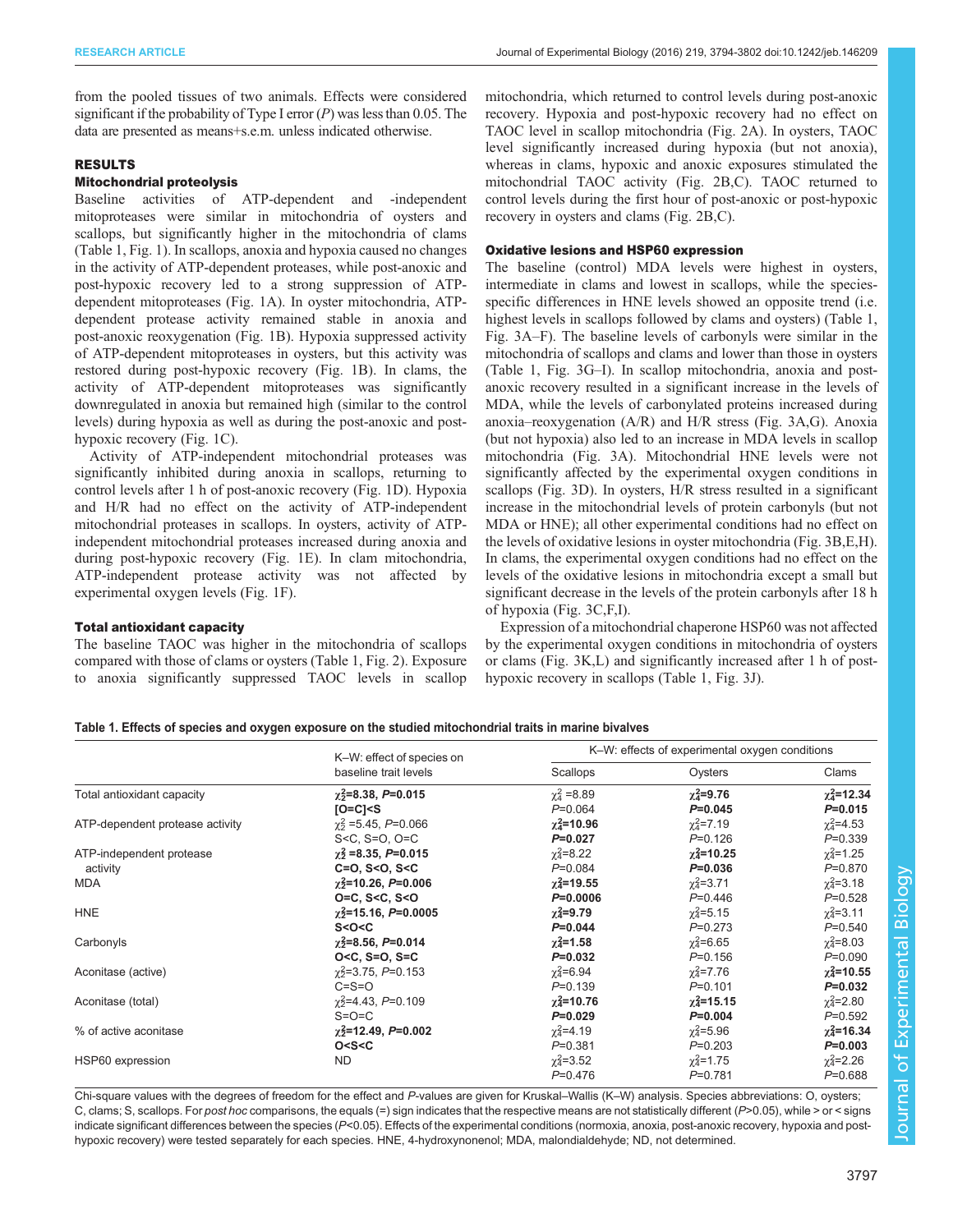<span id="page-4-0"></span>

Fig. 1. Effect of anoxia–reoxygenation (A/R) or hypoxia–reoxygenation (H/R) on ATP-dependent and -independent mitoproteases. (A–C) Activity of ATPdependent proteases. (D–F) Activity of ATP-independent proteases. Data are for scallops (A,D), oysters (B,E) and clams (C,F). N=5–6. Different letters above the columns indicate values that are significantly different among the treatments (P<0.05). N, normoxia; A, anoxia; H, hypoxia.

#### Aconitase activity

Baseline activity of the total (Fe-Cys-reactivated) aconitase, reflective of the overall aconitase content of the mitochondria, was similar in the control groups of all three studies species, while levels of the enzymatically active aconitase were higher in the mitochondria of scallops and clams compared to oysters [\(Fig. 4A](#page-6-0)–F). As a result, the fraction of total aconitase that was enzymatically active was lowest in the mitochondria of oysters and highest in those of clams [\(Table 1](#page-3-0), [Fig. 4D](#page-6-0)–F). The native aconitase activity and the fraction of the active enzyme decreased during anoxia and post-anoxic reoxygenation in clams but did not change in response to the experimental oxygen conditions in scallops or oysters ([Fig. 4](#page-6-0)A–C). The total amount of aconitase in mitochondria was suppressed during hypoxia in scallops and during anoxia and A/R stress in oysters, but did not change in clams [\(Fig. 4D](#page-6-0)–F). In scallops, the fraction of active aconitase in the total aconitase pool was not affected by H/R stress. In oysters, the highest percentage of active aconitase was found after 1 h of post-anoxic recovery, whereas in clams, anoxia and post-anoxic recovery resulted in a decrease in the fraction of the active enzyme ([Fig. 4](#page-6-0)G–I).

## **DISCUSSION**

Exposure to H/R results in functional reorganization of the mitochondria in bivalves, which markedly differs in two hypoxiatolerant species (oysters or clams) and a hypoxia-sensitive species (e.g. scallops) [\(Ivanina et al., 2016, 2012; Kurochkin et al., 2008\)](#page-7-0). Clams show a notably greater mitochondrial tolerance to H/R stress compared with oysters and especially scallops, as indicated by their ability to upregulate the activity of the ETS and oxidative phosphorylation capacity during hypoxia and subsequent reoxygenation ([Ivanina et al., 2016, 2012](#page-7-0); [Kurochkin et al.,](#page-7-0) [2008\)](#page-7-0). Oysters also showed an upregulation of ETS activity during H/R stress (albeit to a lesser degree than clams), whereas in scallops, H/R stress led to a suppression of the ETS activity, collapse of the oxidative phosphorylation capacity, and a decrease in the mitochondrial membrane potential [\(Ivanina et al., 2016\)](#page-7-0). Mitochondrial injury during H/R stress is driven by the increased ROS production during oxygen influx combined with the high concentrations of reduced metabolic intermediates that accumulate in hypoxia ([Clanton, 2007; Korge et al., 2015](#page-7-0)). Therefore, mitochondrial tolerance to H/R stress will depend on the ability to mitigate and counteract the oxidative injury during reoxygenation. The results of our present study are consistent with this hypothesis, showing elevated expression of mitochondrial protective mechanisms (such as mitoproteases and antioxidants) during H/R or A/R stress in hypoxia-tolerant bivalve species.

Hard clams, which are the most tolerant to H/R stress among the three studied species, had the highest activity of ATP-dependent and



Fig. 2. Effect of A/R or H/R on total antioxidant capacity (TAOC) in mitochondria. (A) Scallops (N=3-4); (B) oysters (N=6); (C) clams (N=4). Different letters above the columns indicate values that are significantly different among the treatments  $(P<0.05)$ .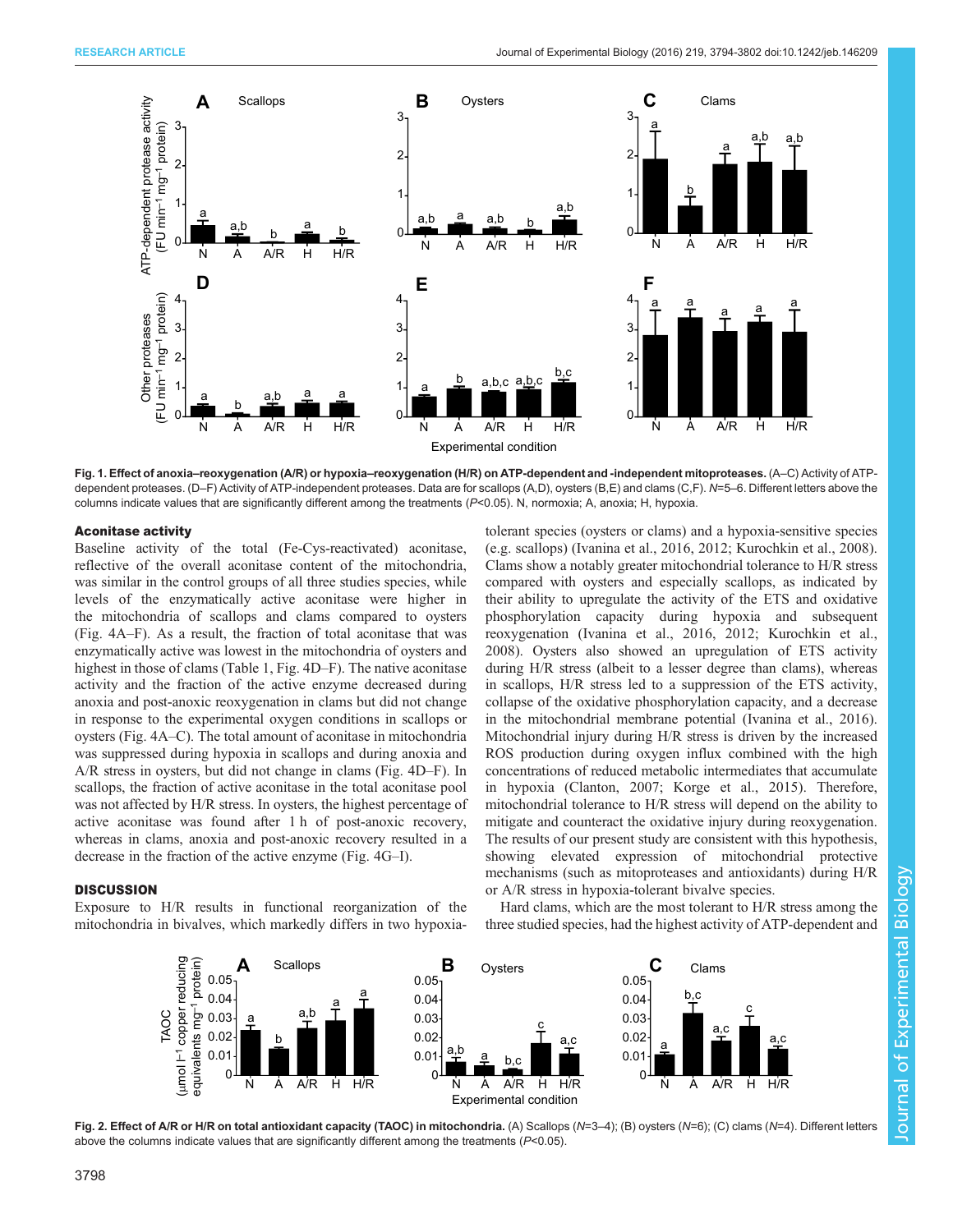MDA (pmol mg–1 protein)

pmol mg<sup>-1</sup> protein)

HNE-BSA eq (µg µg–1 protein)

HNE-BSA eq<br>(µg µg<sup>-1</sup> protein)

Carbonyls<br>(nmol CO mg<sup>-1</sup> protein) (nmol CO mg–1 protein)

 $\Omega$ 0.2 0.4 0.6 0.8 1.0

HSP60 (a.u.)

HSP60 (a.u.)

a

a,b

 $a,b \frac{a,b}{b}$ 

b

<span id="page-5-0"></span>

a a a

Fig. 3. Effect of A/R or H/R on oxidative lesions in mitochondria. (A–C) Malondialdehyde (MDA)–protein conjugates; (D–F) 4-Hydroxynonenol (HNE)–protein conjugates; (G–I) protein carbonyls; (J–L) expression of mitochondrial HSP60. Data are for scallops (A,D,G,J), oysters (B,E,H,K) and clams (C,F,I,L). N=5–6. Different letters above the columns indicate values that are significantly different among the treatments (P<0.05).

Experimental condition N A A/R H H/R N A A/R H H/R N A A/R H H/R

N A A/R H H/R N A A/R H H/R N A A/R H H/R

a<br>Ta

**J K L**

 $\Omega$ 

-independent mitoproteases (4- to 14-fold higher than in scallops or oysters) under control conditions as well as during H/R and A/R stress. ATP-dependent mitochondrial proteases (including Lon and ClpXP proteases) are essential components of the mitochondrial protective system against oxidative stress. They degrade damaged mitochondrial proteins, preventing their accumulation and aggregation, and often demonstrate selectivity for oxidatively damaged proteins [\(Ngo et al., 2013](#page-7-0)). High steady-state activity of ATP-dependent mitoproteases in clam mitochondria may therefore protect these organelles during oxygen fluctuations by maintaining integrity of the mitochondrial proteome. In oysters, the activity of ATP-dependent proteases remained at steady-state levels during oxygen fluctuations even though the overall activity was lower than in clams. In contrast, in hypoxia-sensitive scallops, the activity of ATP-dependent mitoproteases was suppressed by twofold to threefold during exposure to anoxia and hypoxia, and by up to sevenfold to 28-fold during reoxygenation. During anoxia, a decline in ATP-independent protease activity was accompanied by an approximately fourfold decrease in the activity of ATP-independent proteases, indicating a global suppression of mitochondrial

proteolysis in scallops. Suppression of ATP-dependent and -independent mitoproteases during oxygen deficiency and reoxygenation can negatively affect the mitochondrial integrity and function of hypoxia-sensitive scallops by slowing down degradation of irreparably damaged mitochondrial proteins ([Teng](#page-8-0) [et al., 2013](#page-8-0)), and may explain the earlier findings of rapid deterioration of mitochondrial function during reoxygenation in this species [\(Ivanina et al., 2016\)](#page-7-0).

0

<u>a a fl.</u> fl.

Suppression of ATP-dependent proteases during H/R and A/R exposure in scallops goes hand in hand with accumulation of oxidatively damaged proteins, including carbonylated proteins and proteins conjugated with the end products of lipid peroxidation (MDA). In scallops, MDA–protein adducts mostly increased in response to anoxia ( $\leq 0.1\%$  O<sub>2</sub>) and post-anoxic reoxygenation, while carbonylated proteins showed the strongest accumulation after 1 h of post-anoxic and post-hypoxic recovery. This indicates that different oxygen regimes may cause injury to different mitochondrial components in susceptible organisms. Our data also indicate that direct oxidative damage to the proteins (indicated by carbonylation) mostly occurs during the recovery following

Journal of Experimental Biology

Journal of

Experimental Biology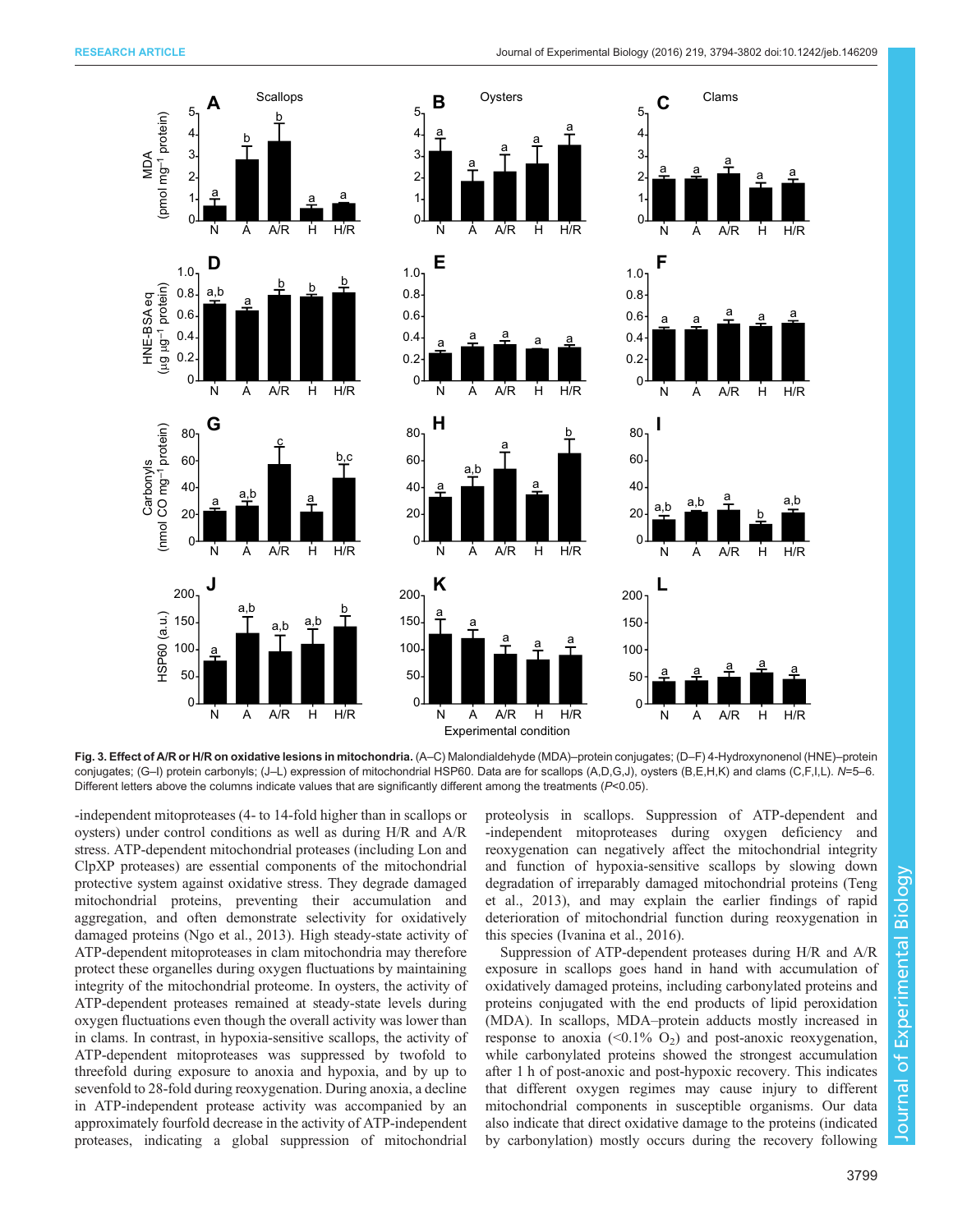<span id="page-6-0"></span>

Fig. 4. Effect of A/R or H/R on activity of mitochondrial aconitase. (A–C) Specific aconitase activity; (D–F) Fe-cysteine reactivated aconitase activity; (G–I) percentage of aconitase activity recovery. Data are for scallops (A,D,G), oysters (B,E,H) and clams (C,F,I). N=5–6. Different letters above the columns indicate values that are significantly different among the treatments (P<0.05).

oxygen-deficient periods. In the two hypoxia-tolerant species, there was no accumulation of the oxidative lesions except for an increase in the carbonylated protein levels during post-hypoxic recovery in oysters. Notably, baseline TAOC was considerably higher in scallops compared with oysters or clams, indicating higher steady-state production of ROS in scallops. However, these high levels of antioxidants did not prevent formation of the oxidative lesions in scallop mitochondria during A/R and H/R stress. In contrast to scallops, the baseline mitochondrial TAOC of oysters and clams was low but significantly increased during hypoxia and/ or anoxia. Such anticipatory increase in antioxidants during oxygen-deficient conditions has been previously described in a variety of hypoxia-tolerant species and appears to be a common adaptation to tolerate rapid changes in oxygen availability [\(Hermes-Lima and Zenteno-Savín, 2002\)](#page-7-0).

Aconitase is a ROS-sensitive enzyme involved in the mitochondrial tricarboxylic acid cycle. It is reversibly inactivated by superoxide because of the release of iron from the active center, which results in the loss of enzymatic activity; this activity can be restored by iron donors (such as  $Fe^{2+}-Cys$ ) under the reducing conditions ([Gardner et al., 1997](#page-7-0)). Aconitase inactivation thus serves as a marker of the mitochondrial ROS production in many species including mollusks ([Cherkasov et al.,](#page-7-0) [2007](#page-7-0); [Sanni et al., 2008](#page-7-0)). Moderate levels of aconitase inactivation may act as a 'safety valve' limiting supply of the reducing equivalents from the tricarboxylic acid cycle and thereby curbing the ETS activity and ROS production ([Andersson et al.,](#page-7-0) [1998](#page-7-0); [Bota et al., 2002; James et al., 2002](#page-7-0)). However, aconitase inactivation can aggravate oxidative stress by increasing the iron release in the mitochondria [\(Andersson et al., 1998; Bota et al.,](#page-7-0) [2002](#page-7-0); [Bulteau et al., 2003; James et al., 2002\)](#page-7-0). In the three studied species of bivalves, only clams showed partial inactivation of aconitase during anoxia and post-anoxic recovery, indicated by a decline in the percentage of active aconitase from ∼40 to ∼20%. In oysters or scallops, the fraction of active aconitase in the total aconitase pool did not change during intermittent hypoxia or anoxia. These findings are consistent with the putative protective role of moderate aconitase inactivation to limit the electron supply to the ETS in the most hypoxia-tolerant species, the hard clam.

As a corollary, mitochondrial tolerance to fluctuating oxygen levels in the studied bivalve species correlates with the differences in expression of the mitochondrial protection mechanisms translating into the different susceptibility of the mitochondrial membranes and proteins to oxidative damage. Highly tolerant hard clams that can survive for weeks in anoxic and sulfidic sediments ([Altieri, 2008](#page-7-0); [Kraeuter and Castagna, 2001](#page-7-0); [Savage, 1976\)](#page-7-0) show the highest levels of mitochondrial protection, indicated by the constitutively high activity of mitoproteases, strong anticipatory induction of antioxidants during anoxia and hypoxia and lack of accumulation of the oxidative lesions in mitochondria during intermittent hypoxia. Similarly, hypoxia-tolerant intertidal oysters that can survive several days to weeks without oxygen [\(Ivanina et al., 2010](#page-7-0), [2012](#page-7-0); [Vaquer-](#page-8-0)[Sunyer and Duarte, 2008](#page-8-0)) achieve mitochondrial protection by upregulating mitochondrial antioxidants and/or mitoproteases during H/R or A/R stress. In scallops, suppression of ATPdependent protease activity during intermittent anoxia or hypoxia is associated with accumulation of oxidatively damaged proteins and is not alleviated by the high baseline activity of antioxidants. These findings suggest that molluscan mitoproteases play a crucial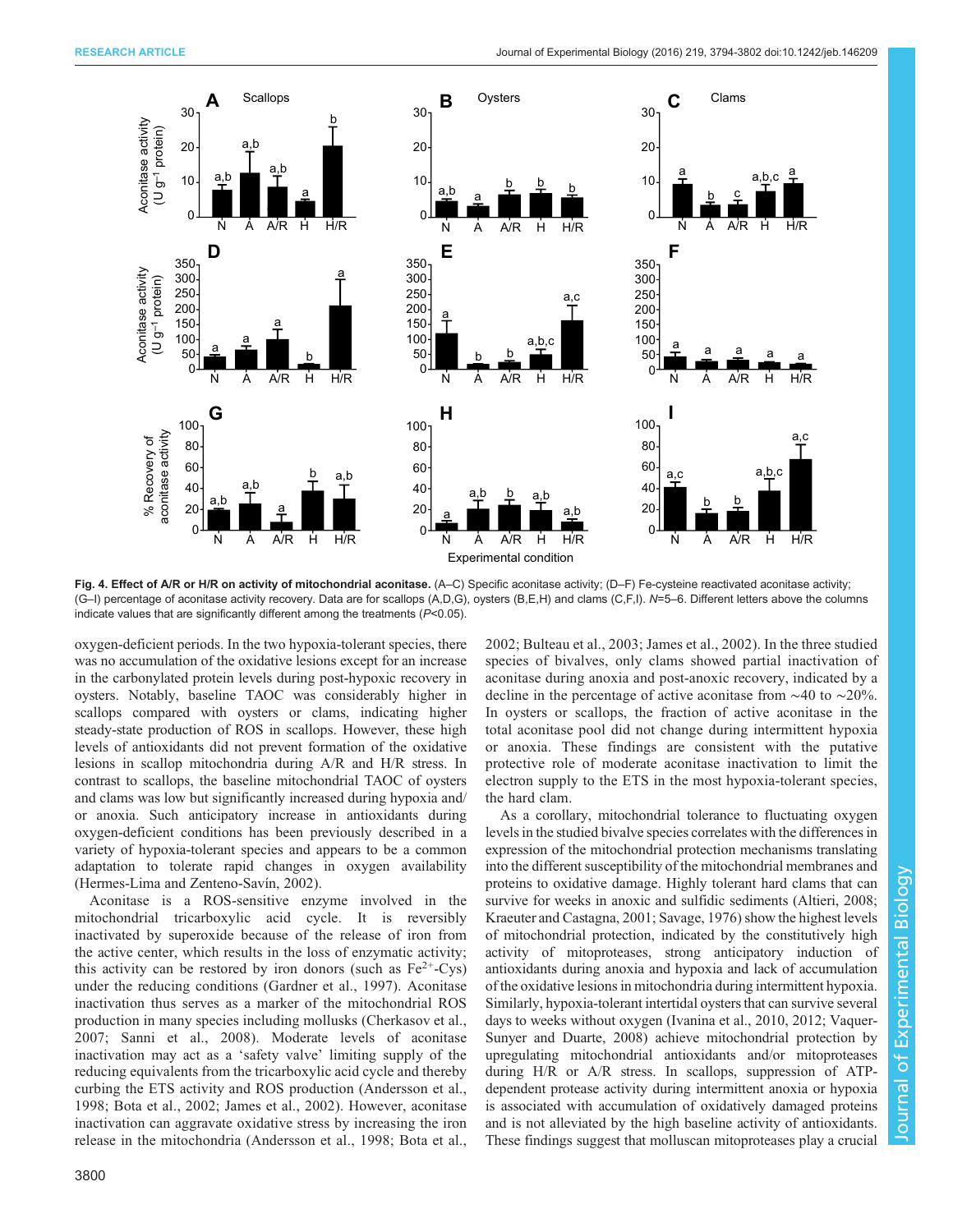<span id="page-7-0"></span>role in mitochondrial protection against oxygen fluctuations common in the intertidal zone, likely by maintaining mitochondrial protein homeostasis during redox stress.

#### Acknowledgements

This work was supported by CRDF Global awards FSCX-15-61168-0 and OISE-15- 61170-0 to I.M.S.

#### Competing interests

The authors declare no competing or financial interests.

#### Author contributions

Conceptualization, A.V.I. and I.M.S.; Methodology, A.V.I. and I.M.S.; Investigation A.V.I.; Writing – Original Draft, I.M.S. and A.V.I.; Writing – Review & Editing, I.M.S. and A.V.I., Funding Acquisition, I.M.S.; Formal Analysis, A.V.I. and I.M.S.

#### Funding

This research received no specific grant from any funding agency in the public, commercial or not-for-profit sectors.

#### References

Altieri, A. H. [\(2008\). Dead zones enhance key fisheries species by providing](http://dx.doi.org/10.1890/07-0994.1) [predation refuge.](http://dx.doi.org/10.1890/07-0994.1) Ecology 89, 2808-2818.

- [Andersson, U., Leighton, B., Young, M. E., Bloomstrand, E. and Newsholme,](http://dx.doi.org/10.1006/bbrc.1998.9171) E. A. [\(1998\). Inactivation of aconitase and oxoglutarate dehydrogenase in skeletal](http://dx.doi.org/10.1006/bbrc.1998.9171) muscle in vitro [by superoxide anions and/or nitric oxide.](http://dx.doi.org/10.1006/bbrc.1998.9171) Biochem. Biophys. Res. Commun. 249[, 512-516.](http://dx.doi.org/10.1006/bbrc.1998.9171)
- [Baker, M. J., Tatsuta, T. and Langer, T.](http://dx.doi.org/10.1101/cshperspect.a007559) (2011). Quality control of mitochondrial proteostasis. [Cold Spring Harb. Perspect. Biol.](http://dx.doi.org/10.1101/cshperspect.a007559) 3, a007559.
- [Bezawork-Geleta, A., Brodie, E. J., Dougan, D. A. and Truscott, K. N.](http://dx.doi.org/10.1038/srep17397) (2015). [LON is the master protease that protects against protein aggregation in human](http://dx.doi.org/10.1038/srep17397) [mitochondria through direct degradation of misfolded proteins.](http://dx.doi.org/10.1038/srep17397) Sci. Rep. 5, [17397.](http://dx.doi.org/10.1038/srep17397)
- Bota, D. A. and Davies, K. J. A. [\(2002\). Lon protease preferentially degrades](http://dx.doi.org/10.1038/ncb836) [oxidized mitochondrial aconitase by an ATP-stimulated mechanism.](http://dx.doi.org/10.1038/ncb836) Nat. Cell Biol. 4[, 674-680.](http://dx.doi.org/10.1038/ncb836)
- [Bota, D. A., Van Remmen, H. and Davies, K. J. A.](http://dx.doi.org/10.1016/S0014-5793(02)03638-4) (2002). Modulation of Lon [protease activity and aconitase turnover during aging and oxidative stress.](http://dx.doi.org/10.1016/S0014-5793(02)03638-4) FEBS Lett. 532[, 103-106.](http://dx.doi.org/10.1016/S0014-5793(02)03638-4)
- [Bulteau, A.-L., Ikeda-Saito, M. and Szweda, L. I.](http://dx.doi.org/10.1021/bi0353979) (2003). Redox-dependent [modulation of aconitase activity in intact mitochondria.](http://dx.doi.org/10.1021/bi0353979) Biochemistry 42, [14846-14855.](http://dx.doi.org/10.1021/bi0353979)
- [Bulteau, A.-L., Lundberg, K. C., Ikeda-Saito, M., Isaya, G. and Szweda, L. I.](http://dx.doi.org/10.1073/pnas.0501519102) [\(2005\). Reversible redox-dependent modulation of mitochondrial aconitase and](http://dx.doi.org/10.1073/pnas.0501519102) proteolytic activity during in vivo [cardiac ischemia/reperfusion.](http://dx.doi.org/10.1073/pnas.0501519102) Proc. Natl. Acad. Sci.USA 102[, 5987-5991.](http://dx.doi.org/10.1073/pnas.0501519102)
- [Cherkasov, A. A., Overton, R. A., Jr, Sokolov, E. P. and Sokolova, I. M.](http://dx.doi.org/10.1242/jeb.02589) (2007). [Temperature dependent effects of cadmium and purine nucleotides on mitochondrial](http://dx.doi.org/10.1242/jeb.02589) [aconitase from a marine ectotherm,](http://dx.doi.org/10.1242/jeb.02589) Crassostrea virginica: a role of temperature in [oxidative stress and allosteric enzyme regulation.](http://dx.doi.org/10.1242/jeb.02589) J. Exp. Biol. 210, 46-55.
- Clanton, T. L. [\(2007\). Hypoxia-induced reactive oxygen species formation in](http://dx.doi.org/10.1152/japplphysiol.01298.2006) skeletal muscle. [J. Appl. Physiol.](http://dx.doi.org/10.1152/japplphysiol.01298.2006) 102, 2379-2388.
- Diaz, R. J. and Rosenberg, R. [\(2008\). Spreading dead zones and consequences](http://dx.doi.org/10.1126/science.1156401) [for marine ecosystems.](http://dx.doi.org/10.1126/science.1156401) Science 321, 926-929.
- [Gardner, P. R., Costantino, G., Szabo, C. and Salzman, A. L.](http://dx.doi.org/10.1074/jbc.272.40.25071) (1997). Nitric oxide [sensitivity of the aconitases.](http://dx.doi.org/10.1074/jbc.272.40.25071) J. Biol. Chem. 272, 25071-25076.
- [Hermes-Lima, M. and Zenteno-Sav](http://dx.doi.org/10.1016/S1532-0456(02)00080-7)ín, T. (2002). Animal response to drastic [changes in oxygen availability and physiological oxidative stress.](http://dx.doi.org/10.1016/S1532-0456(02)00080-7) Comp. [Biochem. Physiol. C Toxicol. Pharmacol.](http://dx.doi.org/10.1016/S1532-0456(02)00080-7) 133, 537-556.
- [Hermes-Lima, M., Storey, J. M. and Storey, K. B.](http://dx.doi.org/10.1016/S0305-0491(98)10053-6) (1998). Antioxidant defenses [and metabolic depression. The hypothesis of preparation for oxidative stress in](http://dx.doi.org/10.1016/S0305-0491(98)10053-6) land snails. [Comp. Biochem. Physiol. B Biochem. Mol. Biol.](http://dx.doi.org/10.1016/S0305-0491(98)10053-6) 120, 437-448.
- Herná[ndez Cordero, A. L., Seitz, R. D., Lipcius, R. N., Bovery, C. M. and Schulte,](http://dx.doi.org/10.1007/s12237-012-9510-2) D. M. [\(2012\). Habitat affects survival of translocated bay scallops,](http://dx.doi.org/10.1007/s12237-012-9510-2) Argopecten irradians concentricus [\(Say 1822\), in Lower Chesapeake Bay.](http://dx.doi.org/10.1007/s12237-012-9510-2) Estuaries Coasts 35[, 1340-1345.](http://dx.doi.org/10.1007/s12237-012-9510-2)
- [Hickey, A. J. R., Renshaw, G. M. C., Speers-Roesch, B., Richards, J. G., Wang,](http://dx.doi.org/10.1007/s00360-011-0599-6) [Y., Farrell, A. P. and Brauner, C. J.](http://dx.doi.org/10.1007/s00360-011-0599-6) (2012). A radical approach to beating [hypoxia: depressed free radical release from heart fibres of the hypoxia-tolerant](http://dx.doi.org/10.1007/s00360-011-0599-6) epaulette shark ([Hemiscyllum ocellatum](http://dx.doi.org/10.1007/s00360-011-0599-6)). J. Comp. Physiol. B 182, 91-100.
- [Ivanina, A. V., Eilers, S., Kurochkin, I. O., Chung, J. S., Techa, S., Piontkivska,](http://dx.doi.org/10.1242/jeb.038059) H., Sokolov, E. P. and Sokolova, I. M. [\(2010\). Effects of cadmium exposure and](http://dx.doi.org/10.1242/jeb.038059) [intermittent anoxia on nitric oxide metabolism in eastern oysters,](http://dx.doi.org/10.1242/jeb.038059) Crassostrea virginica. [J. Exp. Biol.](http://dx.doi.org/10.1242/jeb.038059) 213, 433-444.
- [Ivanina, A. V., Kurochkin, I. O., Leamy, L. and Sokolova, I. M.](http://dx.doi.org/10.1242/jeb.071357) (2012). Effects of [temperature and cadmium exposure on the mitochondria of oysters \(](http://dx.doi.org/10.1242/jeb.071357)Crassostrea

virginica[\) exposed to hypoxia and subsequent reoxygenation.](http://dx.doi.org/10.1242/jeb.071357) J. Exp. Biol. 215, [3142-3154.](http://dx.doi.org/10.1242/jeb.071357)

- [Ivanina, A. V., Nesmelova, I., Leamy, L., Sokolov, E. P. and Sokolova, I. M.](http://dx.doi.org/10.1242/jeb.134700) [\(2016\). Intermittent hypoxia leads to functional reorganization of mitochondria and](http://dx.doi.org/10.1242/jeb.134700) [affects cellular bioenergetics in marine molluscs.](http://dx.doi.org/10.1242/jeb.134700) J. Exp. Biol. 219, 1659-1674.
- [James, E. A., Gygi, S. P., Adams, M. L., Pierce, R. H., Fausto, N., Aebersold,](http://dx.doi.org/10.1021/bi020038j) [R. H., Nelson, S. D. and Bruschi, S. A.](http://dx.doi.org/10.1021/bi020038j) (2002). Mitochondrial aconitase [modification, functional inhibition, and evidence for a supramolecular complex of](http://dx.doi.org/10.1021/bi020038j) [the TCA cycle by the renal toxicant S-\(1,1,2,2-Tetrafluoroethy-l\)-L-cysteine.](http://dx.doi.org/10.1021/bi020038j) [Biochemistry](http://dx.doi.org/10.1021/bi020038j) 41, 6789-6797.
- Kennedy, V. S., Newell, R. I. E. and Eble, A. F. ed. (1996). The Eastern Oyster Crassostrea virginica. College Park, MD: A Maryland Sea Grant Book.
- [Korge, P., Calmettes, G. and Weiss, J. N.](http://dx.doi.org/10.1016/j.bbabio.2015.02.012) (2015). Increased reactive oxygen [species production during reductive stress: the roles of mitochondrial glutathione](http://dx.doi.org/10.1016/j.bbabio.2015.02.012) [and thioredoxin reductases.](http://dx.doi.org/10.1016/j.bbabio.2015.02.012) Biochi. Biophys. Acta 1847, 514-525.
- Kraeuter, J. N. and Castagna, M. E. (2001). Biology of the Hard Clam, Vol. 31. Amsterdam: Elsevier Science.
- [Kurochkin, I., Ivanina, A., Eilers, S. and Sokolova, I.](http://dx.doi.org/10.1016/j.cbpa.2008.04.420) (2008). Effects of [environmental anoxia and re-oxygenation on mitochondrial function and](http://dx.doi.org/10.1016/j.cbpa.2008.04.420) [metabolism of eastern oysters\(](http://dx.doi.org/10.1016/j.cbpa.2008.04.420)Crassostrea virginica). Comp. Biochem. Physiol [A Mol. Integr. Physiol.](http://dx.doi.org/10.1016/j.cbpa.2008.04.420) 150 Suppl. 1, S161.
- [Kurochkin, I. O., Ivanina, A. V., Eilers, S., Downs, C. A., May, L. A. and Sokolova,](http://dx.doi.org/10.1152/ajpregu.00324.2009) I. M. [\(2009\). Cadmium affects metabolic responses to prolonged anoxia and](http://dx.doi.org/10.1152/ajpregu.00324.2009) [reoxygenation in eastern oysters \(](http://dx.doi.org/10.1152/ajpregu.00324.2009)Crassostrea virginica). Am. J. Physiol. Regul. [Integr. Comp. Physiol.](http://dx.doi.org/10.1152/ajpregu.00324.2009) 297, R1262-R1272.
- Levine, R. L., Wehr, N., Williams, J. A. and Shacter, E. (2000). Determination of carbonyl groups in oxidized proteins. In Stress Response Methods in Molecular Biology, Vol. 99 (ed. S. M. Keyse), pp. 15-24. New York: Humana Press.
- [Levraut, J., Iwase, H., Shao, Z.-H., Vanden Hoek, T. L. and Schumacker, P. T.](http://dx.doi.org/10.1152/ajpheart.00708.2002) [\(2003\). Cell death during ischemia: relationship to mitochondrial depolarization](http://dx.doi.org/10.1152/ajpheart.00708.2002) and ROS generation. [Am. J. Physiol. Heart Circ. Physiol.](http://dx.doi.org/10.1152/ajpheart.00708.2002) 284, H549-H558.
- Martinelli, P. and Rugarli, E. I. [\(2010\). Emerging roles of mitochondrial proteases in](http://dx.doi.org/10.1016/j.bbabio.2009.07.013) neurodegeneration. [Biochim. Biophys. Acta](http://dx.doi.org/10.1016/j.bbabio.2009.07.013) 1797, 1-10.
- [McDonough, A. A., Veiras, L. C., Minas, J. N. and Ralph, D. L.](http://dx.doi.org/10.1152/ajpcell.00400.2014) (2015). [Considerations when quantitating protein abundance by immunoblot.](http://dx.doi.org/10.1152/ajpcell.00400.2014) [Am. J. Physiol. Cell Physiol.](http://dx.doi.org/10.1152/ajpcell.00400.2014) 308, C426-C433.
- McMahon, B. R. [\(1988\). Physiological responses to oxygen depletion in intertidal](http://dx.doi.org/10.1093/icb/28.1.39) animals. [Am. Zool.](http://dx.doi.org/10.1093/icb/28.1.39) 28, 39-53.
- [Ngo, J. K., Pomatto, L. C. D. and Davies, K. J. A.](http://dx.doi.org/10.1016/j.redox.2013.01.015) (2013). Upregulation of the [mitochondrial Lon Protease allows adaptation to acute oxidative stress but](http://dx.doi.org/10.1016/j.redox.2013.01.015) [dysregulation is associated with chronic stress, disease, and aging.](http://dx.doi.org/10.1016/j.redox.2013.01.015) Redox Biol. 1, [258-264.](http://dx.doi.org/10.1016/j.redox.2013.01.015)
- [Pinti, M., Gibellini, L., Liu, Y., Xu, S., Lu, B. and Cossarizza, A.](http://dx.doi.org/10.1007/s00018-015-2039-3) (2015). [Mitochondrial Lon protease at the crossroads of oxidative stress, ageing and](http://dx.doi.org/10.1007/s00018-015-2039-3) cancer. [Cell. Mol. Life Sci.](http://dx.doi.org/10.1007/s00018-015-2039-3) 72, 4807-4824.
- Piper, H. M., Meuter, K. and Schäfer, C. [\(2003\). Cellular mechanisms of ischemia](http://dx.doi.org/10.1016/S0003-4975(02)04686-6)reperfusion injury. [Ann. Thoracic Surg.](http://dx.doi.org/10.1016/S0003-4975(02)04686-6) 75, S644-S648.
- Quirós, P. M., Español, Y., Acín-Pérez, R., Rodríguez, F., Bárcena, C., Watanabe, K., Calvo, E., Loureiro, M., Fernández-García, M. S., Fueyo, A. et al. [\(2014\). ATP-dependent lon protease controls tumor bioenergetics by](http://dx.doi.org/10.1016/j.celrep.2014.06.018) [reprogramming mitochondrial activity.](http://dx.doi.org/10.1016/j.celrep.2014.06.018) Cell Rep. 8, 542-556.
- [Quiros, P. M., Langer, T. and Lopez-Otin, C.](http://dx.doi.org/10.1038/nrm3984) (2015). New roles for [mitochondrial proteases in health, ageing and disease.](http://dx.doi.org/10.1038/nrm3984) Nat. Rev. Mol. Cell Biol. 16[, 345-359.](http://dx.doi.org/10.1038/nrm3984)
- [Rabalais, N. N., Turner, R. E., Diaz, R. J. and Justic, D.](http://dx.doi.org/10.1093/icesjms/fsp047) (2009). Global change and [eutrophication of coastal waters.](http://dx.doi.org/10.1093/icesjms/fsp047) ICES J. Mar. Sci. 66, 1528-1537.
- [Rivera-Ingraham, G. A., Rocchetta, I., Meyer, S. and Abele, D.](http://dx.doi.org/10.1016/j.marenvres.2013.09.007) (2013). Oxygen [radical formation in anoxic transgression and anoxia-reoxygenation: foe or](http://dx.doi.org/10.1016/j.marenvres.2013.09.007) [phantom? Experiments with a hypoxia tolerant bivalve.](http://dx.doi.org/10.1016/j.marenvres.2013.09.007) Mar. Environ. Res. 92, [110-119.](http://dx.doi.org/10.1016/j.marenvres.2013.09.007)
- [Sadek, H. A., Humphries, K. M., Szweda, P. A. and Szweda, L. I.](http://dx.doi.org/10.1016/S0003-9861(02)00446-0) (2002). Selective [inactivation of redox-sensitive mitochondrial enzymes during cardiac reperfusion.](http://dx.doi.org/10.1016/S0003-9861(02)00446-0) [Arch. Biochem. Biophys.](http://dx.doi.org/10.1016/S0003-9861(02)00446-0) 406, 222-228.
- [Sadek, H. A., Nulton-Persson, A. C., Szweda, P. A. and Szweda, L. I.](http://dx.doi.org/10.1016/j.abb.2003.09.029) (2003). [Cardiac ischemia/reperfusion, aging, and redox-dependent alterations in](http://dx.doi.org/10.1016/j.abb.2003.09.029) mitochondrial function. [Arch. Biochem. Biophys.](http://dx.doi.org/10.1016/j.abb.2003.09.029) 420, 201-208.
- [Sanni, B., Williams, K., Sokolov, E. P. and Sokolova, I. M.](http://dx.doi.org/10.1016/j.cbpc.2007.08.005) (2008). Effects of [acclimation temperature and cadmium exposure on mitochondrial aconitase and](http://dx.doi.org/10.1016/j.cbpc.2007.08.005) [LON protease from a model marine ectotherm,](http://dx.doi.org/10.1016/j.cbpc.2007.08.005) Crassostrea virginica. Comp. [Biochem. Physiol. C](http://dx.doi.org/10.1016/j.cbpc.2007.08.005) 147, 101-112.
- Savage, N. B. [\(1976\). Burrowing activity in](http://dx.doi.org/10.1080/10236247609378513) Mercenaria mercenaria (L.) and Spisula solidissima [\(Dillwyn\) as a function of temperature and dissolved oxygen.](http://dx.doi.org/10.1080/10236247609378513) Mar. [Behav. Physiol.](http://dx.doi.org/10.1080/10236247609378513) 3, 221-234.
- [Smakowska, E., Czarna, M. and Janska, H.](http://dx.doi.org/10.1016/j.mito.2014.03.005) (2014). Mitochondrial ATP-dependent [proteases in protection against accumulation of carbonylated proteins.](http://dx.doi.org/10.1016/j.mito.2014.03.005) [Mitochondrion](http://dx.doi.org/10.1016/j.mito.2014.03.005) 19, 245-251.
- Sokolova, I. M. [\(2004\). Cadmium effects on mitochondrial function are enhanced by](http://dx.doi.org/10.1242/jeb.01054) [elevated temperatures in a marine poikilotherm,](http://dx.doi.org/10.1242/jeb.01054) Crassostrea virginica Gmelin [\(Bivalvia: Ostreidae\).](http://dx.doi.org/10.1242/jeb.01054) J. Exp. Biol. 207, 2639-2648.